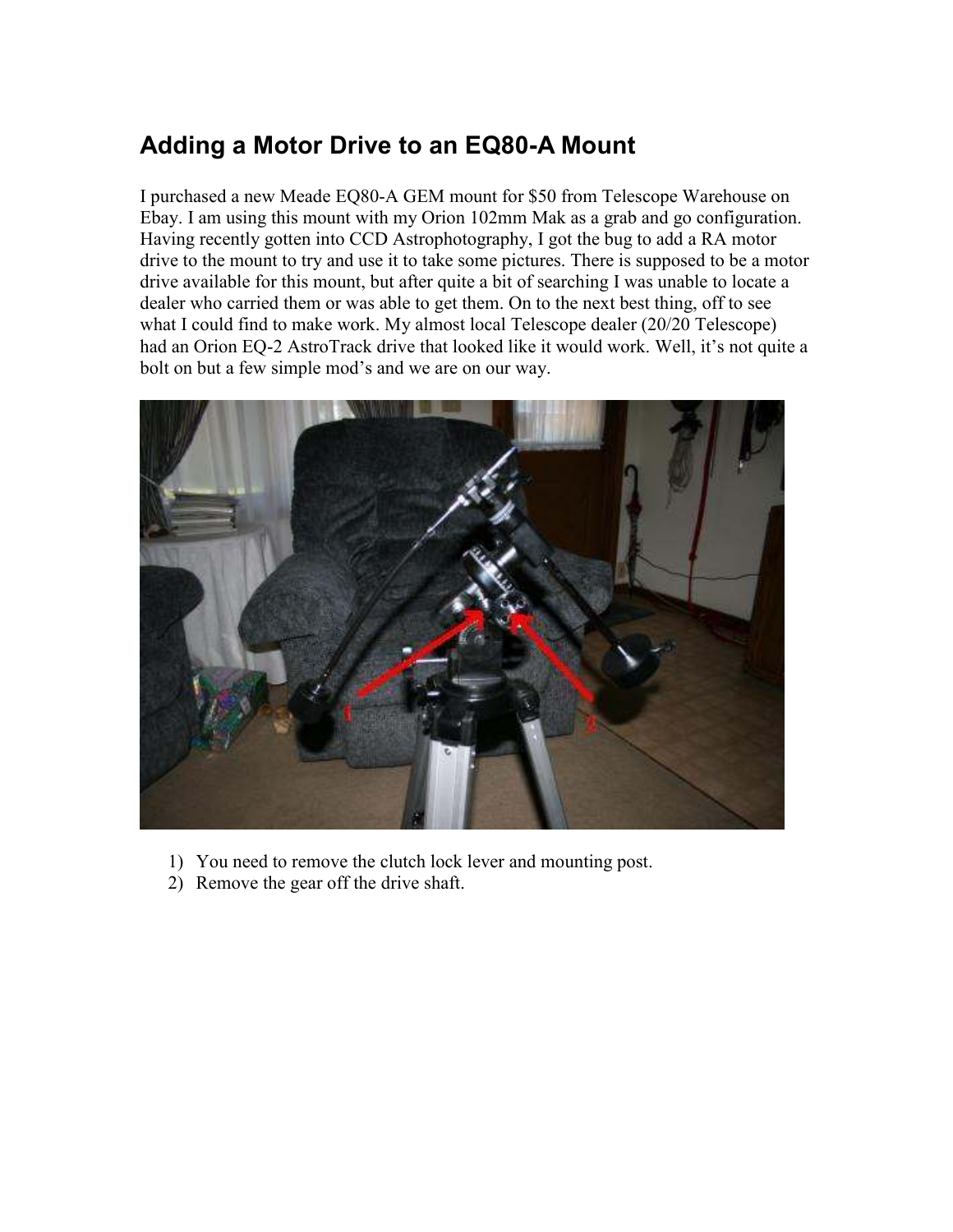

The hole for the clutch shaft aligns up real nice for mounting the AstroTrack drive mounting bracket. This hole is tapped with metric #6 threads. Off to the hardware store an I picked up a few short metric #6 stainless steel fasteners, lock and flat washers to go with them. I settled on a hex (Allen) head one with one flat and one lock washer. Along comes my first problem. The fastener is a larger diameter than the slot in the drive mounting bracket. Out with the Dremel tool and a small grinding stone and I enlarged the slot slightly. I removed a small amount of material from the one side of the slot, approximately 1/64" or 1mm, just enough so the fastener fit through without binding.

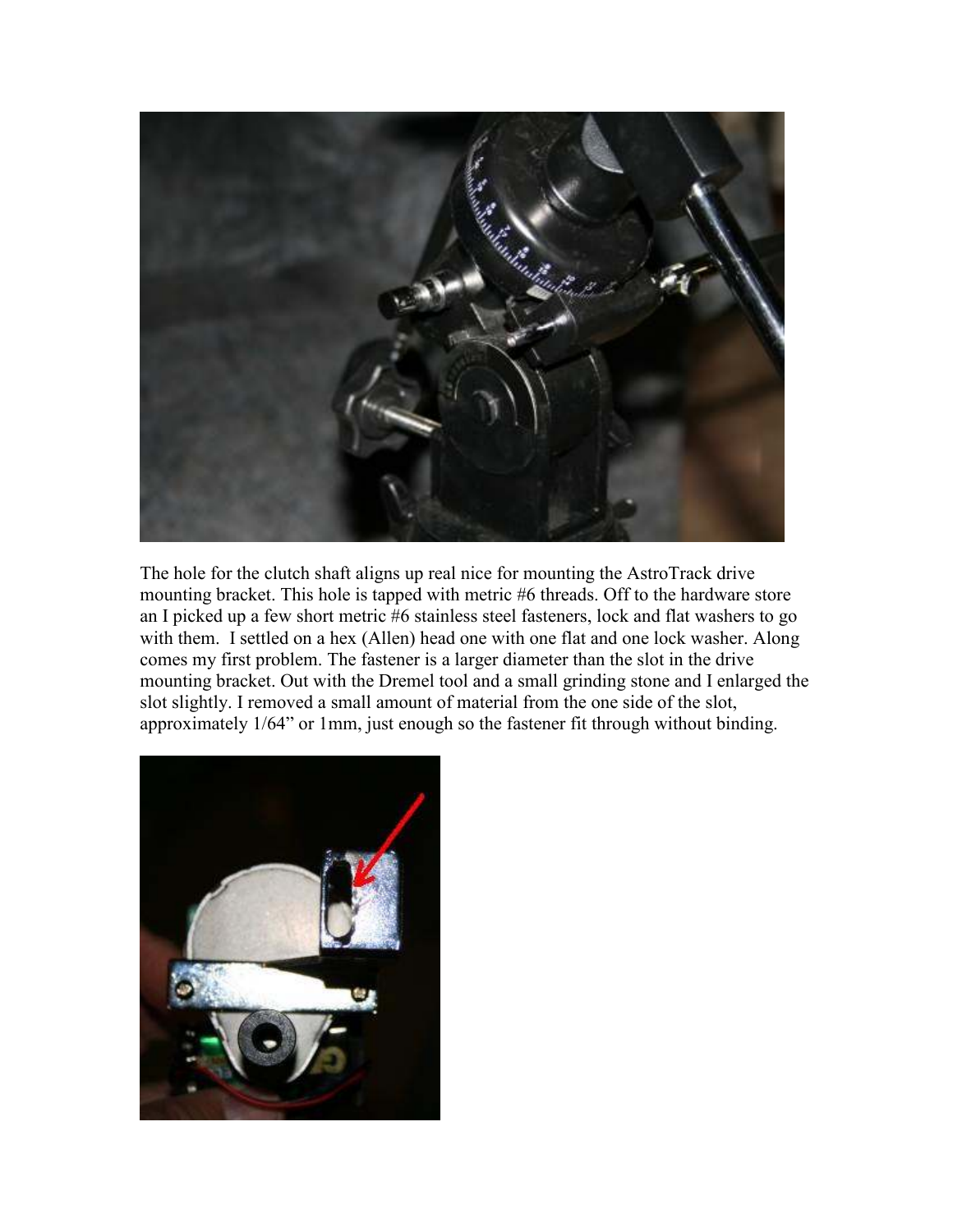The ascension drive shaft is nice and round and chrome plated. The AstroTrack drive coupler has a thumb screw for locking it to the mount drive ascension shaft. Without a doubt the coupler would slip on the chrome shaft at some point in time. The solution was to put a flat on the shaft. Using a felt tip marker I placed a mark directly across from the thumb screw on the slow motion drive cable. This was done on purpose to have a point of reference as the thumb screws on both sides would always align directly across from one another. Back out with the Dremel tool and I ground a flat spot into the shaft.



At this point we are all finished with the required mod's and the AstroTrack drive will bolt right up.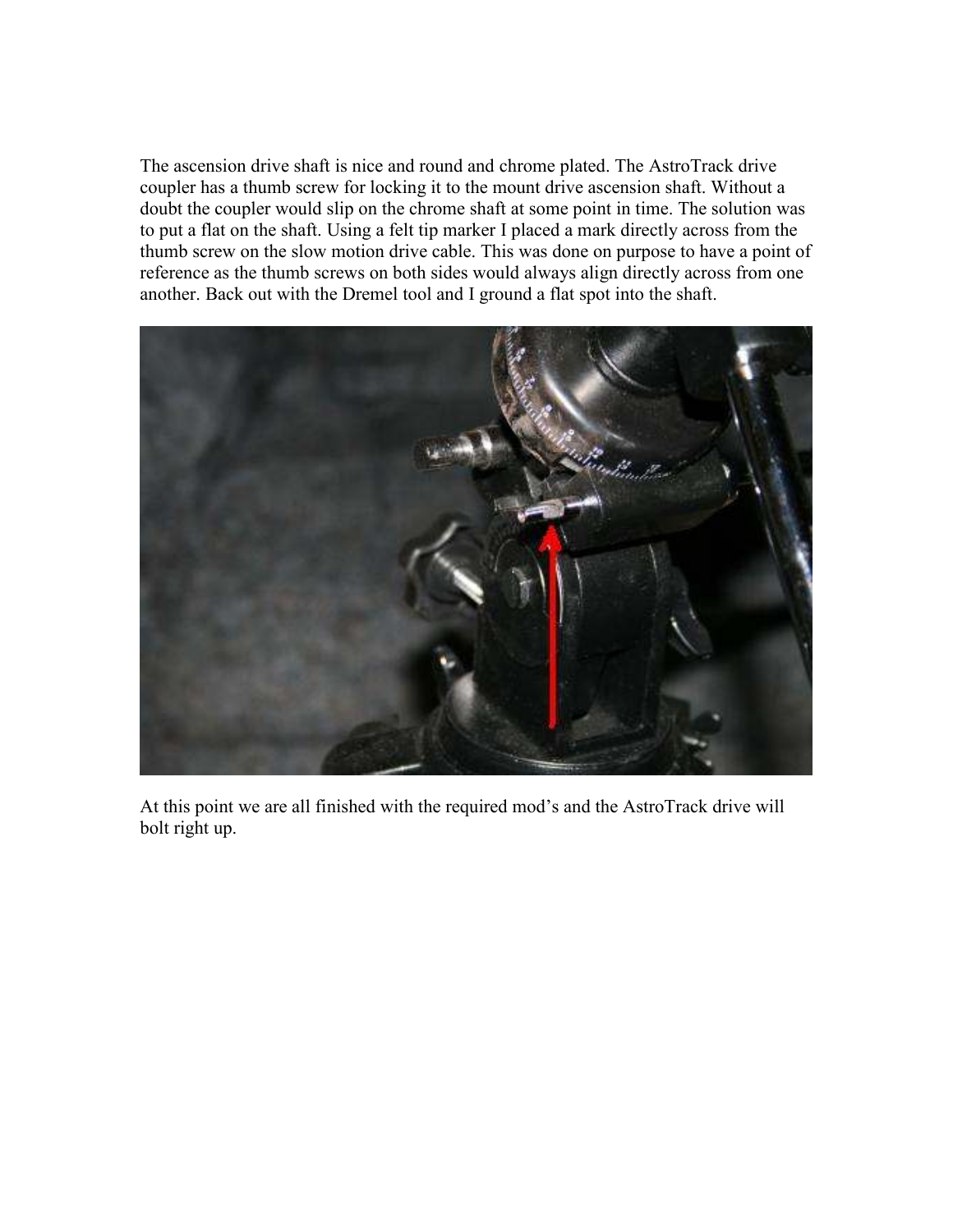